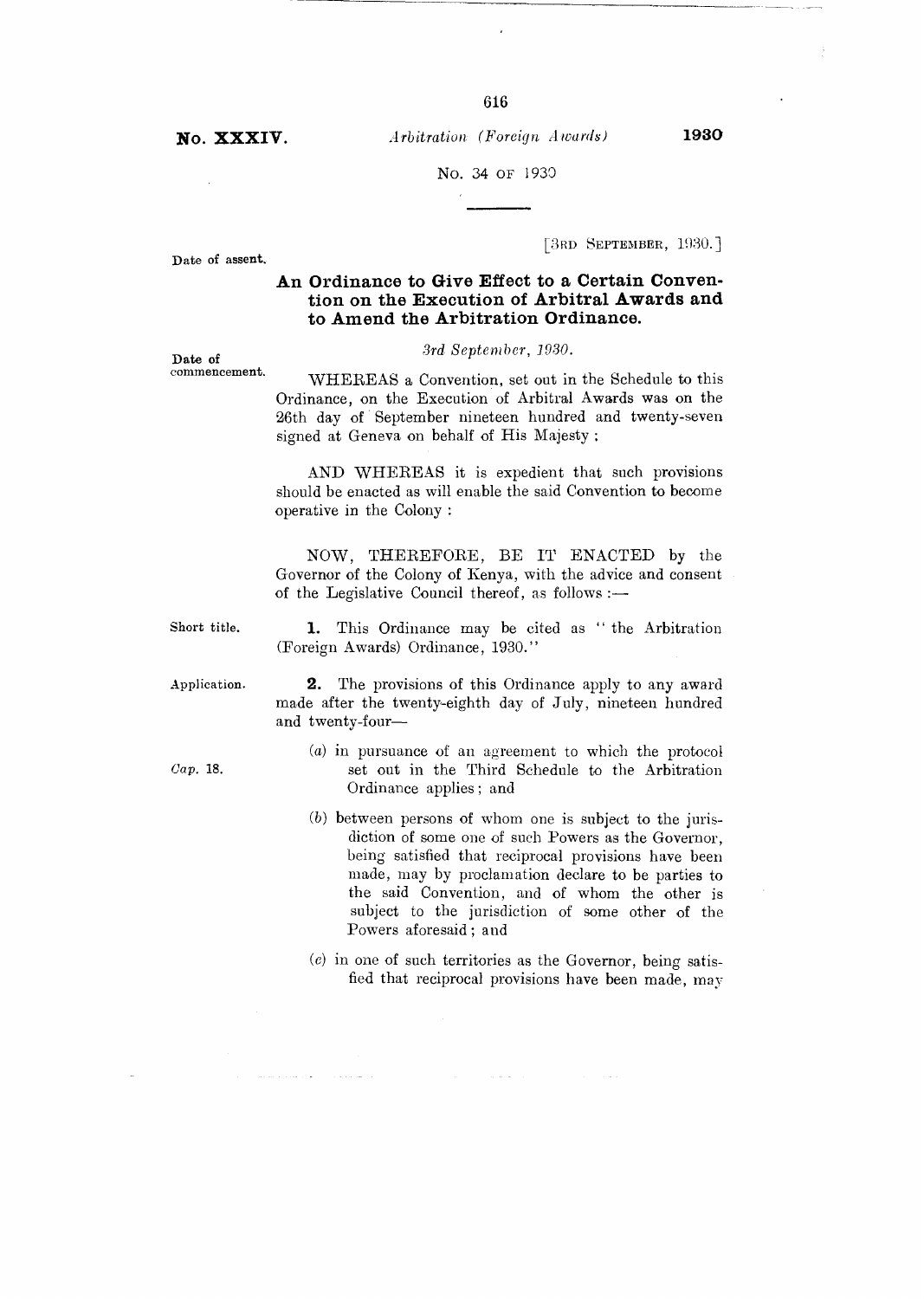**1930** *Arbitration (Foreign Awards)* **No. XXXIV.** 

by proclamation declare to be territories to which the said Convention applies,

and an award to which the provisions of this Ordinance apply is in this Ordinance referred to as a " foreign award."

3. (1) A foreign award shall, subject to the provisions of Effect of this Ordinance, be enforceable either by action or under the foreign award. provisions of section 13 of the Arbitration Ordinance.

*(lap.* 18.

(2) Any foreign award which would be enforceable under this Ordinance shall be treated as binding for all purposes on the persons as between whom it was made, and may accordingly be relied on by any of these persons by way of defence, set off or otherwise in any legal proceedings, and any references in this Ordinance to enforcing a foreign award shall be construed as including references to relying on an award.

4. (1) In order that a foreign award may be enforceable Conditions for under this Ordinance, it must have—

- (a) been made in pursuance of an agreement for arbitration which was valid under the law by which it was governed;
- (b) been made by the tribunal provided for in the agreement or constituted in manner agreed upon by the parties ;
- (c) been made in conformity with the law governing the arbitration procedure ;
- (d) become final in the country in which it was made ;
- (e) been in respect of a matter which may lawfully be referred to arbitration under the law of the Colony,

and the enforcement thereof must not be contrary to the public policy or the law of the Colony.

(2) Subject to the provisions of this sub-section, a foreign award shall not be enforceable under this Ordinance if the Supreme Court is satisfied that—

- (a) the award has been annulled in the country in which it was made ; or
- (b) the party against whom it is sought to enforce the award was not given notice of the arbitration proceedings in sufficient time to enable him to present his case, or was under some legal incapacity, or was not properly represented; or

 $\sim$   $\sim$ 

enforcement of foreign awards.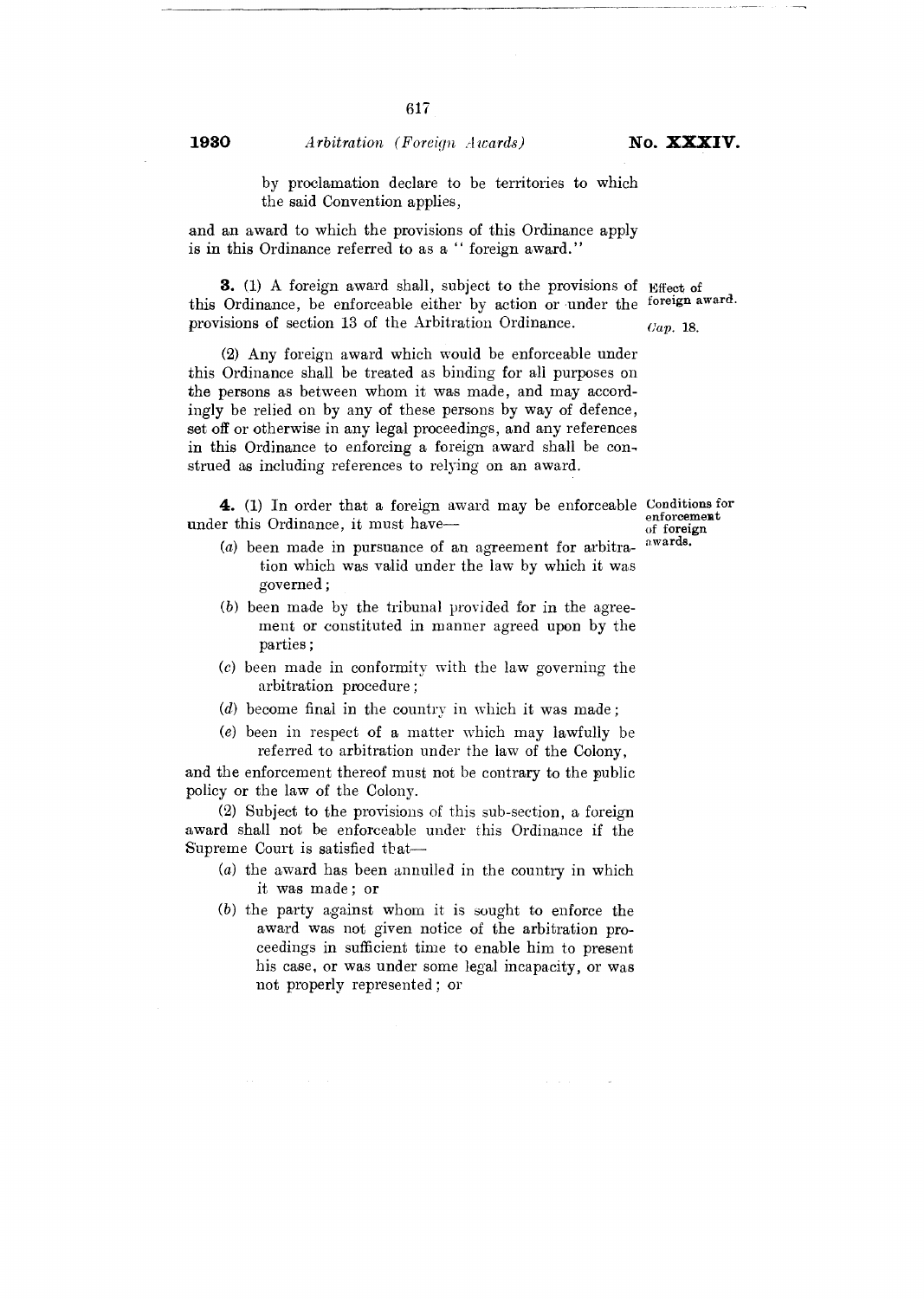# *NO. XXXIV. Arbitration (Foreign Awards)* **<sup>1930</sup>**

*(c)* the award does not deal with all the questions referred or contains decisions on matters beyond the scope of the agreement for arbitration :

Provided that, if the award does not deal with all the questions referred, the court may if it thinks fit, either postpone the enforcement of the award or order its enforcement subject to the giving of such security by the person seeking to enforce it as the court may think fit.

(3) If a party seeking to resist the enforcement of a foreign award proves that there is any ground other than the nonexistence of the conditions specified in paragraphs  $(a)$ ,  $(b)$  and *(c)* of sub-section' (1) of this section, or the existence of the conditions specified in paragraphs *(b)* and *(c)* of sub-section (2) of this section, entitling him to contest the validity of the award the court may, if it thinks fit, either refuse to enforce the award or adjourn the hearing until after the expiration of such period as appears to the court to be reasonably sufficient to enable that party to take the necessary steps to have the award annulled by the competent tribunal.

Evidence. 5. (1) The party seeking to enforce a foreign award must produce—

- (a) the original award or a copy thereof duly authenticated in manner required by the law of the country in which it is made ; and
- (b) evidence proving that the award has become final ; and
- (c) such evidence as may be necessary to prove that the award is a final award, and that the conditions mentioned in paragraphs (a), (b) and *(c)* of subsection **(1)** of the last foregoing section are satisfied.

**(2)** In any case where any document required to be produced under sub-section **(1)** of this section is in a foreign language, it shall be the duty of the party seeking to enforce the award to produce a translation certified as correct by a diplomatic or consular agent of the country to which that party belongs, or certified as correct in such other manner as may be sufficient according to the law of the Colony.

No. 3 of 1924. (3) Subject to the provisions of this section, rules of court may be made under section 83 of the Civil Procedure Ordinance with respect to the evidence which must be furnished by a party seeking to enforce an award under this Ordinance.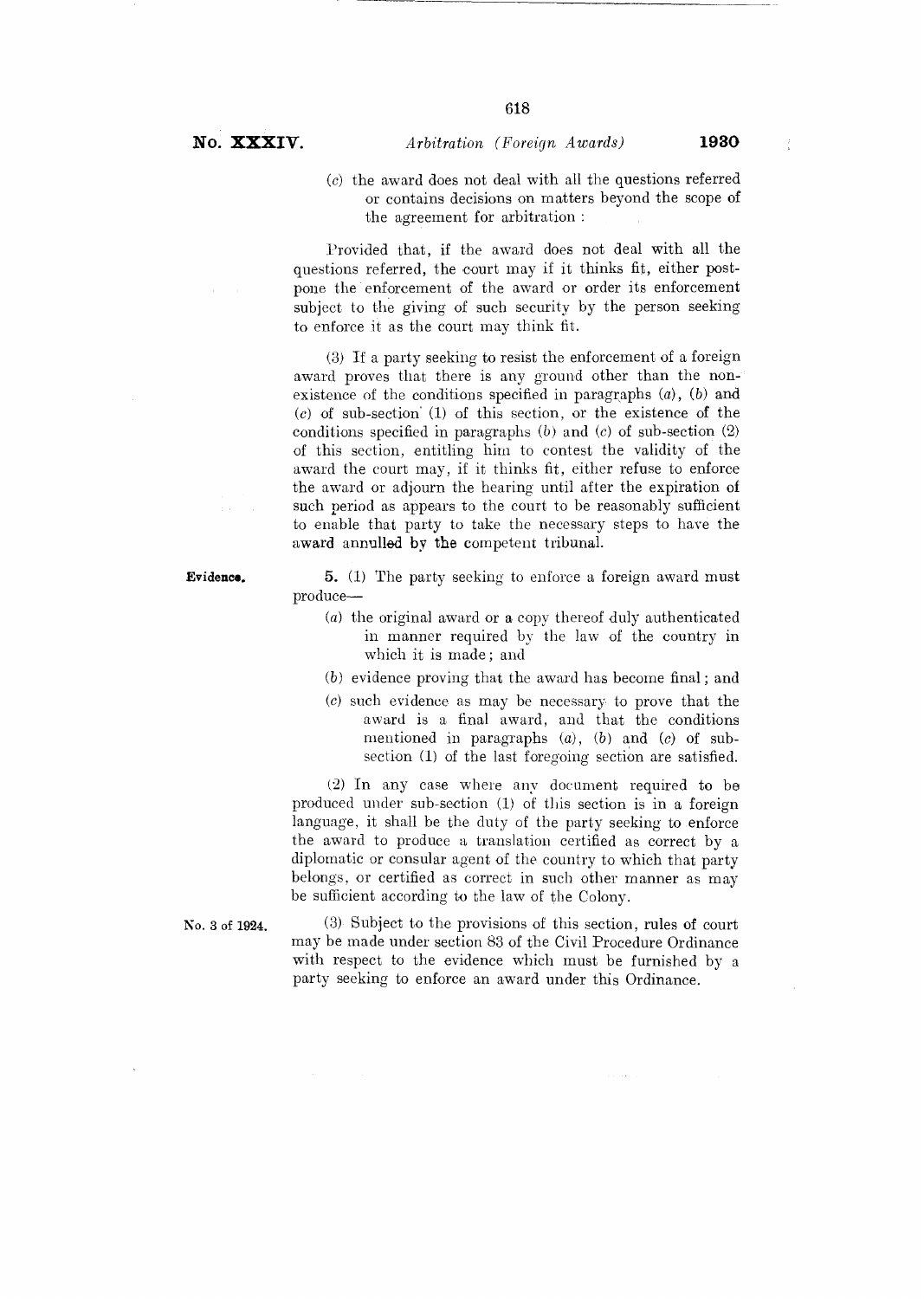it was made.

## **<sup>1930</sup>***Arbitration (Foreign Awards) NO XXXIV*.

**6.** For the purposes of this Ordinance, an award shall not Meaning of be deemed final if any proceedings for the purpose of contesting award." the validity of the award are pending in the country in which

**7.** Nothing in this Ordinance shall— Saving.

- (a) prejudice any rights which any person would have had of enforcing in the Colony any award, or of availing himself in the Colony of any award if this'Ordinance had not been enacted ; or
- (b) apply to any award made on an arbitration agreement governed by the law of the Colony.

**8.** Section 22 of the Arbitration Ordinance as amended Amendment of by the Revised Edition of the Laws (Operation) Ordinance, section 22 of 1926, is hereby amended by inserting after the word " pro- $N_0$ ,  $7$  of 1926. ceed " in the last line but one of the section the words " or that there is not in fact any dispute between the parties with regard to the matter agreed to be referred."

Cap. 18.

#### SCHEDULE.

# CONVENTION ON THE EXECUTION OF FOREIGN ARBITRAL AWARDS.

#### ARTICLE. 1.

In the territories of any High Contracting Party to which the present Convention applies, an arbitral award made in pursuance of an agreement, whether relating to existing or future differences (hereinafter called " a submission to arbitration ") covered by the Protocol on Arbitration Clauses, opened at Geneva on September 24th, 1923, shall be recognised as binding and shall be enforced in accordance with the rules of the procedure of the territory where the award is relied upon, provided that the said award has been made in a territory of one of the High Contracting Parties to which the present Convention applies and between persons who are subject to the jurisdiction of one of the High Contracting Parties.

To obtain such recognition or enforcement, it shall, further, be necessary—

(a) that the award has been made in pursuance of a submission to arbitration which is valid under the law applicable thereto ;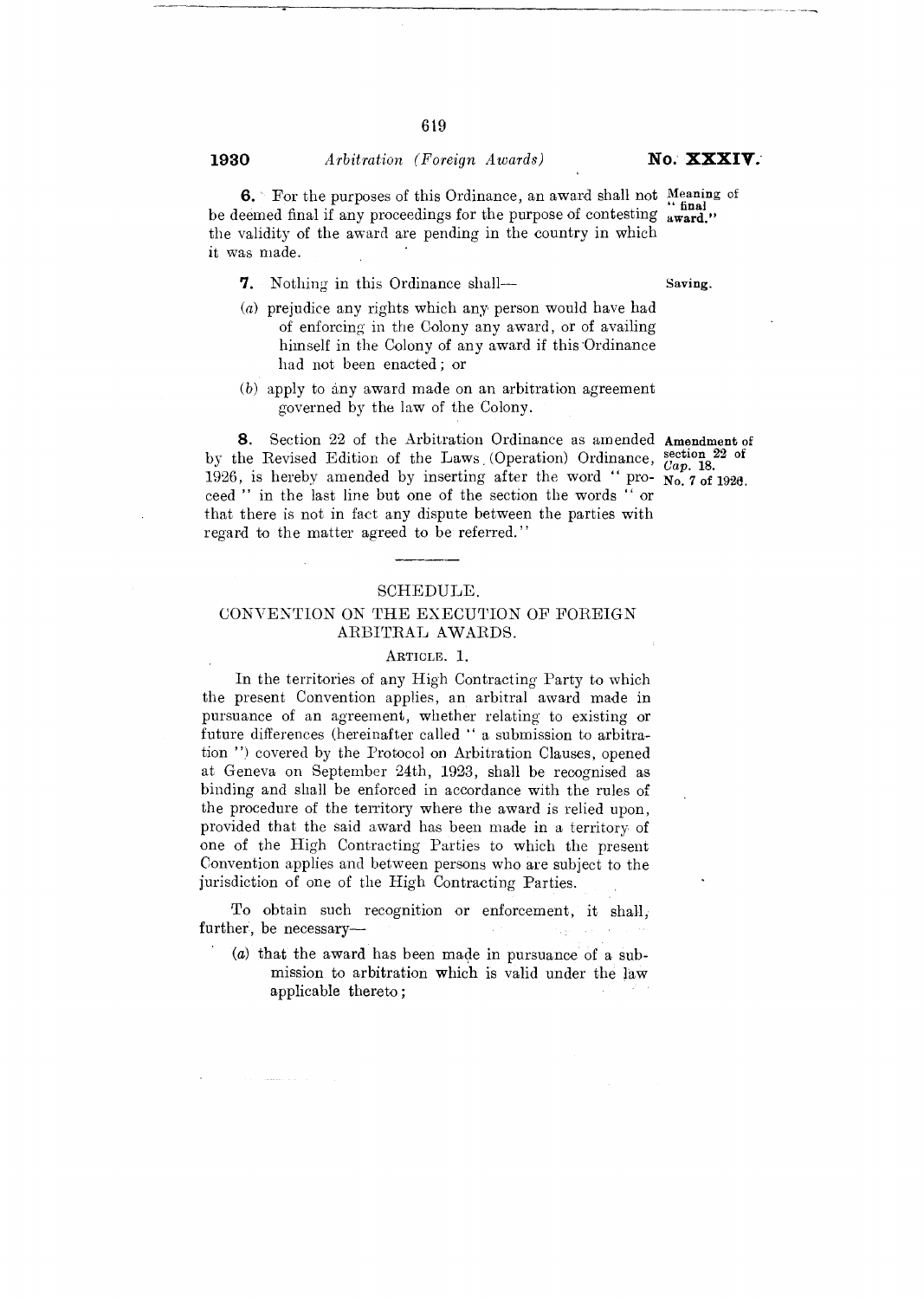- (b) that the subject-matter of the award is capable of settlement by arbitration under the law of the country in which the award is sought to be relied upon;
- (c) that the award has been made by the Arbitral Tribunal provided for in the submission to arbitration or constituted in the manner agreed upon by the parties and in conformity with the law governing the arbitration procedure ;
- (d) that the award has become final in the country in which it has been made, in the sense that it will not be considered as such if it is open to *opposition, appel* or *pourvoi en cassation* (in the countries where such forms of procedure exist) or if it is proved that any proceedings for the purpose of contesting the validity of the award are pending ;
- *(c)* that the recognition or enforcement of the award is not contrary to the public policy or to the principles of the law of the country in which it is sought to be relied upon.

#### ARTICLE 2.

Even if the conditions laid down in Article 1 hereof are fulfilled, recognition and enforcement of the award shall be refused if the court is satisfied—

- (a) that the award has been annulled in the country in which it was made ;
- (b) that the party against whom it is sought to use the award was not given notice of the arbitration proceedings in sufficient time to enable him to present his case ; or that, being under a legal incapacity, he was not properly represented ;
- (c) that the award does not deal with the differences contemplated by or falling within the terms of the submission to arbitration or that it contains decisions on matters beyond the scope of the submission to arbitration.

If the award has not covered all the questions submitted to the arbitral tribunal, the competent authority of the country where recognition or enforcement of the award is sought can, if it think fit, postpone such recognition or enforcement or grant it subject to such guarantee as that authority may decide.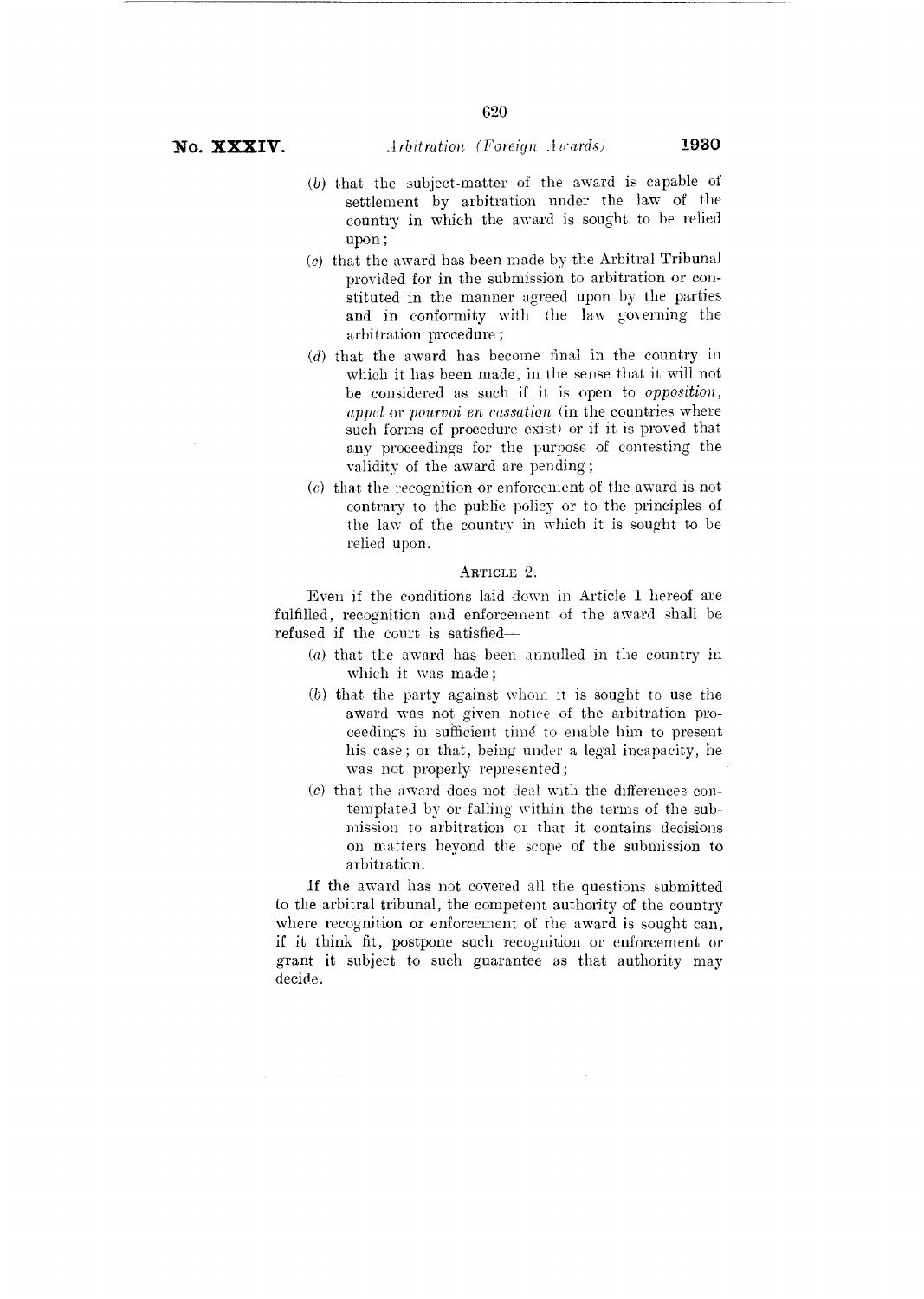## <sup>1930</sup>*arbitration (Foreign Awards' No. XXXIV*.

## ARTICLE 3.

If the party against whom the award has been made proves that, under the law governing the arbitration procedure, there is a ground, other than the grounds referred to in Article 1 *(a)* and *(0,* and Article 2 *(b)* and *(c),* entitling him to contest the validity of the award in a court of law, the court may, if it thinks fit, either refuse recognition or enforcement of the award or adjourn the consideration thereof, giving such party a reasonable time within which to have the award annulled by the competent tribunal.

## ARTICLE 4.

The party relying upon an award or claiming its enforcement must supply, in particular—

- (1) the original award or a copy thereof duly authenticated, according to the requirements of the law of the country in which it was made ;
- (2) documentary or other evidence to prove that the award has become final, in the sense defined in Article 1 *(d).*  in the country in which it was made ;
- (3) when necessary, documentary or other evidence to prove that the conditions laid down in Article 1, paragraph I. and paragraph 2 *(a)* and *(e),* have been fulfilled.

A translation of the award and of the other documents mentioned in this Article into the official language of the country where the award is sought to be relied upon may be demanded. Such translation must be certified correct by a diplomatic or consular agent of the country to which the party who seeks to rely 'upon the award belongs or by a sworn translator of the country where the award is sought to be relied upon.

### ARTICLE 5.

The provisions of the above Articles shall not deprive any interested party of the right of availing himself of an arbitral award in the manner and to the extent allowed by the law or the treaties of the country where such award is sought to be relied upon.

#### ARTICLE 6.

The present Convention applies only to arbitral awards made after the coming-into-force of the Protocol on Arbitration Clauses opened at Geneva on September 24th, 1923.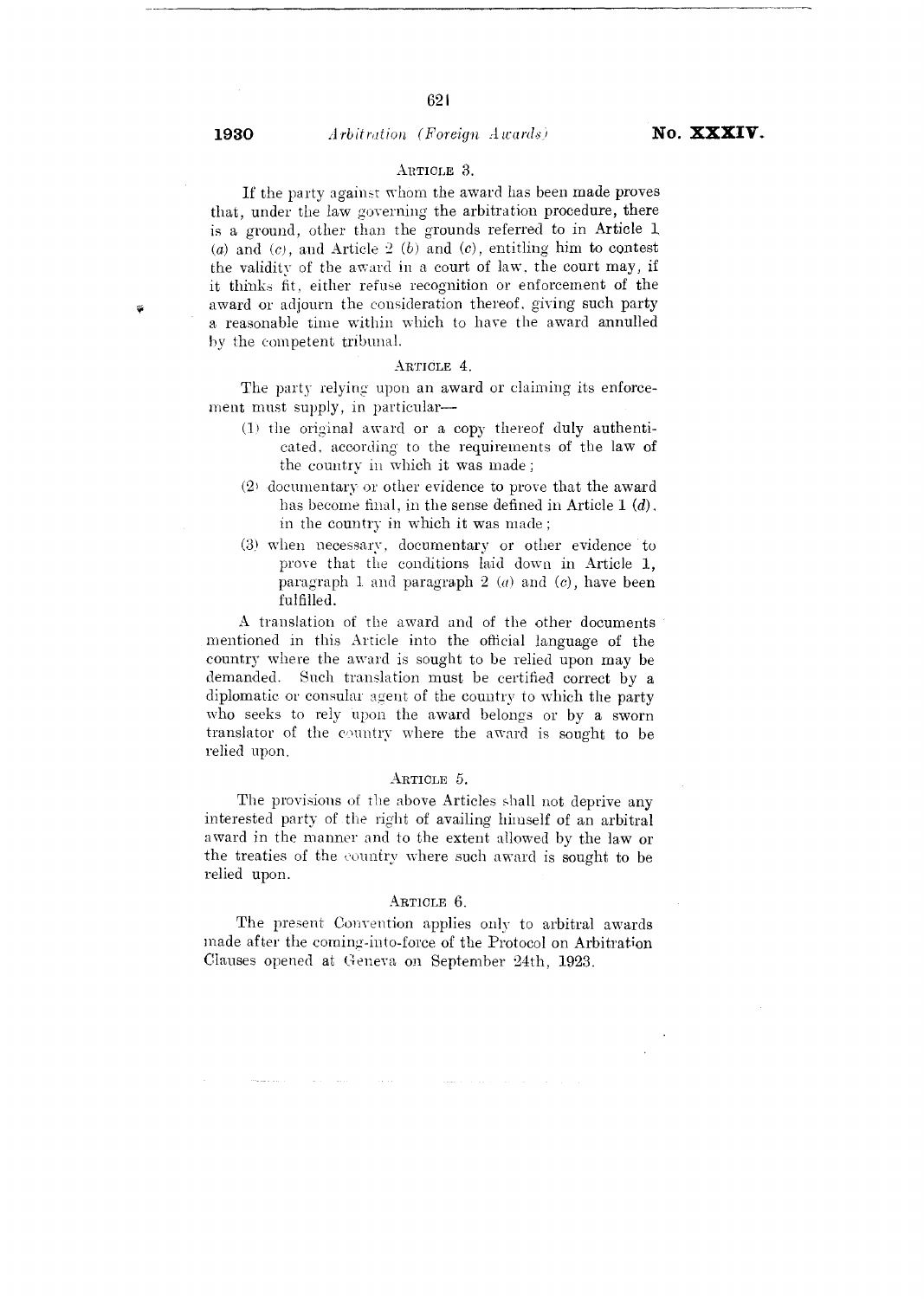# ARTICLE 7.

The present Convention, which will remain open to the signature of all the signatories of the Protocol of 1923 on Arbitration Clauses, shall be ratified.

It may be ratified only on behalf of those Members of the League of Nations and non-Member States on whose behalf the Protocol of 1923 shall have been ratified.

Ratifications shall be deposited as soon as possible with the Secretary-General of the League of Nations, who will notify such deposit to all the signatories.

### ARTICLE S.

The present Convention shall come into force three months after it shall have been ratified on behalf of two High Contracting Parties. Thereafter, it shall take effect, in the case of each High Contracting Party, three months after the deposit of the ratification on its behalf with the Secretary-General of the League of Nations.

#### ARTICLE 9.

The present Convention may be denounced on behalf of any Member of the League or non-Member State. Denunciation shall be notified in writing to the Secretary-General of the League of Nations, who will immediately send a copy thereof, certified to be in conformity with the notification, to all the other Contracting Parties, at the same time informing them of the date on which he received it.

The denunciation shall come into force only in respect of the High Contracting Party which shall have notified it, and one year after such notification shall have reached the Secretary-General of the League of Nations.

The denunciation of the Protocol on Arbitration Clauses shall entail, *ipso facto,* the denunciation of the present Convention.

### ARTICLE 10.

The present Convention does not apply to the colonies, protectorates or territories under suzerainty or mandate of any High Contracting Party unless they are specially mentioned.

The application of this Convention to one or more of such colonies, protectorates or territories to which the Protocol on Arbitration Clauses, opened at Geneva on September 24th,